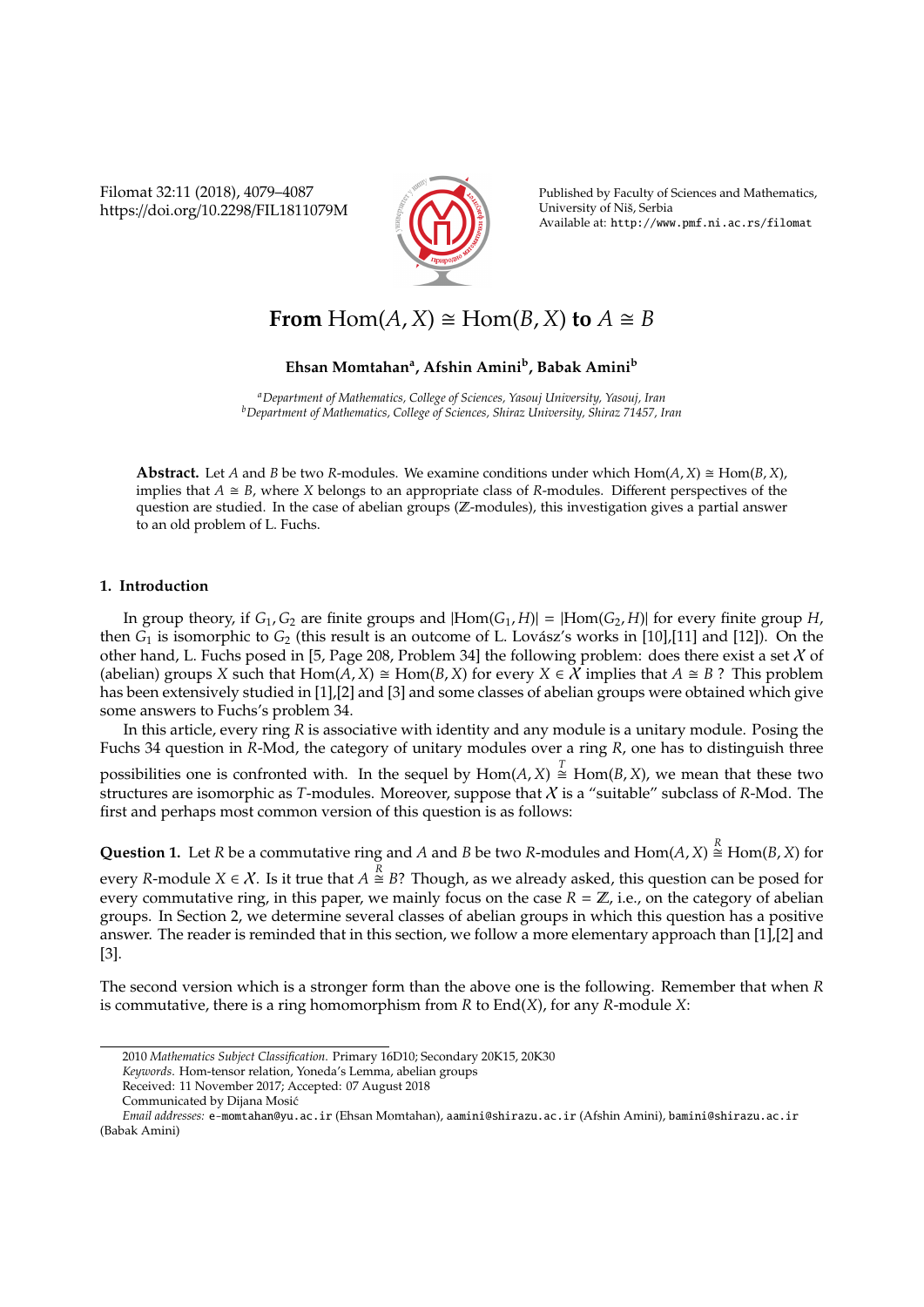**Question 2.** Let *R* be an arbitrary ring, *A* and *B* two *R*-modules and

$$
Hom(A, X) \stackrel{S}{\cong} Hom(B, X)
$$

for every *R*-module *X* ∈ *X*, where *S* = End<sub>*R*</sub>(*X*). Then is it true that *A*  $\stackrel{R}{=}$  *B* ? Section 3 is devoted to this question.

The third version is the strongest one (with respect to its hypothesis):

**Question 3.** Let *A* and *B* be two modules over an arbitrary ring *R* such that the two functors Hom(*A*,−) and Hom(*B*,−) are (naturally) isomorphic. Then is it true that *A R B* ? The answer of this question is affirmative and is actually an immediate consequence of Yoneda's Lemma. The reader may find a proof, for example, in [13, 44.6]. A partial case of of this question, when *R* is an integral domain has been solved in [1, Theorem 3.1]. Note that, in the proof of [1, Theorem 3.1], *R* is not needed to be an integral domain and also the proof works for any locally small category in the place of *R*-Mod. Regarding to Question 3, the reader may be curious on behavior of derived functors of Hom functor. Let *A* and *B* be two non-isomorphic projective *R*-modules. Then Ext(*A*,−) and Ext(*B*,−) are naturally isomorphic due to the fact that for a projective module *P*,  $Ext(P, X) = 0$  for every *R*-module *X*.

Along this line, we may pose one further question: let *R* be an arbitrary ring and *A* and *B* two *R*-modules with  $\text{Hom}(A, X) \stackrel{\mathbb{Z}}{\cong} \text{Hom}(B, X)$  for every *R*-module  $X \in \mathcal{X}$ . Is it true that  $A \stackrel{R}{\cong} B$ ? However, the next example gives a negative answer to this question immediately, even when  $X = R$ -Mod.

**Example 1.1.** Let  $R = M_{2\times2}(\mathbb{R})$  (two by two matrices over the real field  $\mathbb{R}$ ), and *T* be a simple *R*-module. It is well-know that  $\text{End}_R(T) = \mathbb{R}$ . Suppose that  $A = T$  and  $B = T \oplus T$ . Then for every *R*-module *K* we have

$$
\mathrm{Hom}_R(A,K)\stackrel{\mathbb{Z}}{\cong}\mathrm{Hom}_R(B,K)
$$

because  $K$  is nothing but  $\bigoplus_I T$ , hence

$$
\operatorname{Hom}_R(T,\oplus_I T) \cong \bigoplus_I \operatorname{Hom}(T,T) \cong \oplus_I \mathbb{R}
$$

and  $\text{Hom}_R(B, K) \cong (\bigoplus_I \mathbb{R}) \oplus (\bigoplus_I \mathbb{R})$ . Since  $\mathbb{R} \stackrel{\mathbb{Z}}{\cong} \mathbb{R} \oplus \mathbb{R}$ , we have  $\text{Hom}_R(A, K) \stackrel{\mathbb{Z}}{\cong} \text{Hom}_R(B, K)$  for every *R*-module *K*, but  $A \not\cong B$ .

As far as the first question is concerned, the following example shows that, sometimes, one has to restrict oneself to finitely generated modules, even if *R* is a field. In the next example we use a result (it is also named as Erdös-Kaplansky Theorem) which says: If F is a field, I is an infinite set and  $V = \prod V_i$ , where  $V_i$ 's are non-zero vector spaces over *F*, then dim  $V = |V| = \prod_I |V_i|$  (see [8, Chapter 9, Section 5]).

**Example 1.2.** Let *F* be a field such that  $|F| \ge 2^c$ , where by *c* we mean the continuum (i.e.,  $2^{N_0}$ ). Now consider two sets I and J with  $|I| = c$  and  $|J| = \aleph_0$ . Put  $A = F^{(I)}$  and  $B = F^{(J)}$ . In this case,  $\text{Hom}_F(A, W) \cong \text{Hom}_F(B, W)$ for every *F*-module *W*. Because  $Hom(A, W) \cong \prod_I Hom(F, W) = W^I$  $\Pi$ and on the other hand Hom(*B*, *W*) = *J* Hom(*F*, *W*) = *W*<sup>*J*</sup>. Since by Erdös-Kaplansky Theorem dim  $W^I = |W|^{I}$  and dim  $W^J = |W|^{J}$  and  $|W| \ge 2^c$ , we have  $|W|^{[I]} = |W|^{[J]}$  and hence  $\text{Hom}_F(A, W) \cong \text{Hom}_F(B, W)$ , but  $A \not\cong B$ .

#### **2. Abelian Groups**

As we mentioned in the introduction, a special but very important case of the first question is the case  $R = \mathbb{Z}$ . L. Fuchs in [5, Page 208, Problem 34] posed the following problem: does there exist a set X of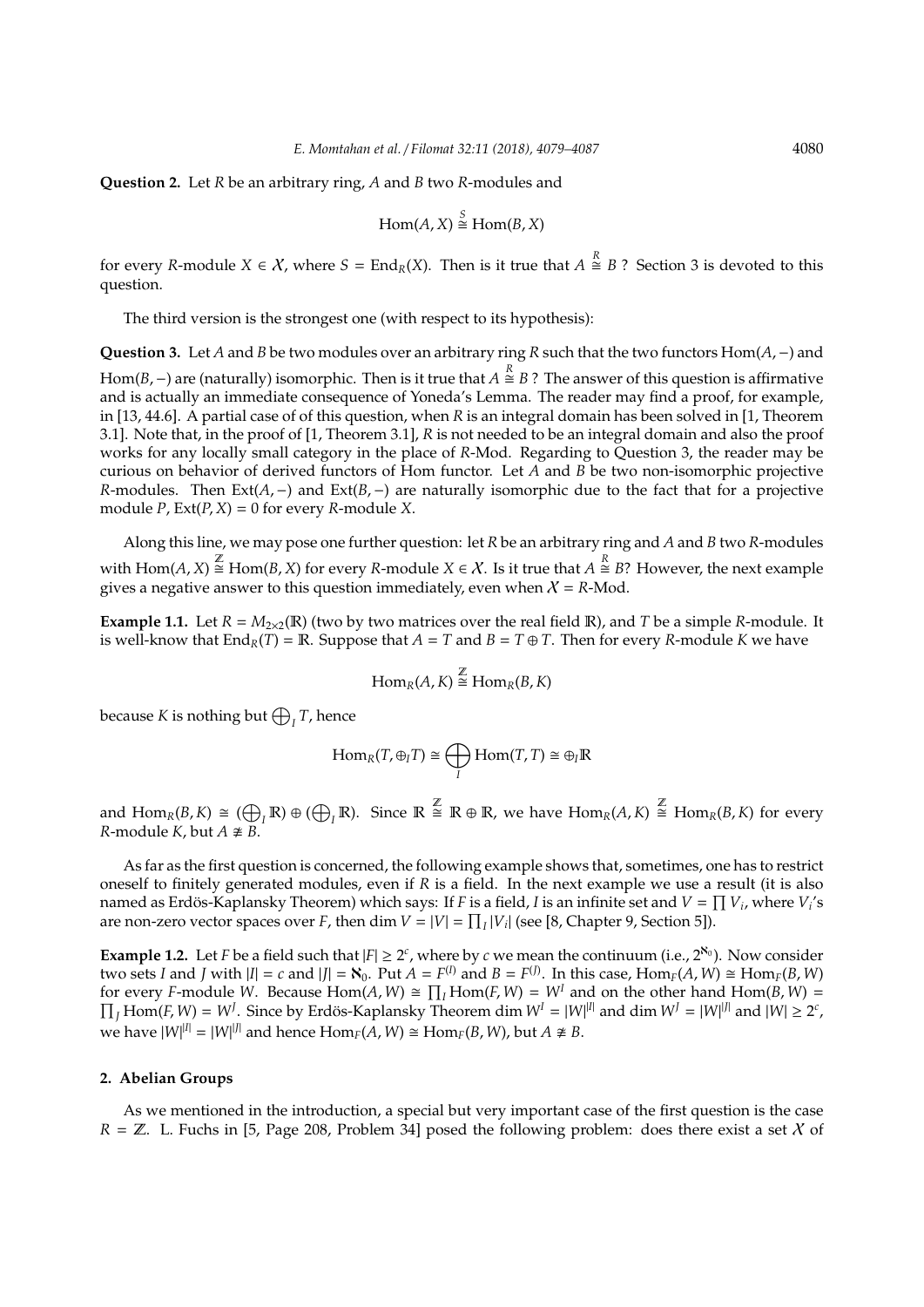(abelian) groups *X* such that  $Hom(A, X) \cong Hom(B, X)$  for every  $X \in \mathcal{X}$  implies that  $A \cong B$  ? The next results answer this question for some classes of abelian groups. In this section, by  $A \cong B$  we mean  $A \stackrel{\mathbb{Z}}{\cong} B$ , unless stated otherwise. Following [2], a class X of abelian groups is called *a Fuchs 34 class*, when *A* and *B* in X are isomorphic if and only if  $Hom(A, X) \cong Hom(B, X)$  for every  $X \in \mathcal{X}$ .

We begin with finitely generated abelian groups which are easier to deal with because of the fundamental theorem of finitely generated abelian groups .

**Proposition 2.1.** Let A and B be two finitely generated abelian groups and  $Hom(A, X) \cong Hom(B, X)$  for every *cyclic group X, then*  $A \cong B$ *. In particular, the class of finitely generated abelian groups is a Fuchs 34 class.* 

*Proof.* By the fundamental theorem of finitely generated abelian groups, we have that  $A \cong \mathbb{Z}^n \oplus H_1$  and  $B \cong \mathbb{Z}^m \oplus H_2$ , where  $H_1$ ,  $H_2$  are two finite abelian groups. First we show that  $n = m$  and after that we prove that  $H_1 \cong H_2$ . We know that

$$
\mathbb{Z}^n \cong \text{Hom}(A, \mathbb{Z}) \stackrel{\mathbb{Z}}{\cong} \text{Hom}(B, \mathbb{Z}) \cong \mathbb{Z}^m
$$

This implies that  $n = m$ . Choose  $d \in \mathbb{N}$  such that both the order of  $H_1$  and the order of  $H_2$  divide  $d$ . Then it is obvious that

$$
\operatorname{Hom}(H_1,\mathbb{Z}_d)=H_1,\quad \operatorname{Hom}(H_2,\mathbb{Z}_d)=H_2.
$$

Hence  $\mathbb{Z}_d^n \oplus H_1 \cong \text{Hom}(A, \mathbb{Z}_d) \cong \text{Hom}(B, \mathbb{Z}_d) \cong \mathbb{Z}_d^n \oplus H_2$ , consequently,  $H_1 \cong H_2$ . By the above steps we conclude that  $A \cong B$ .  $\Box$ 

**Proposition 2.2.** Let R be a P.I.D and A,B be two finitely generated R-modules. If  $\text{Hom}_R(A, X) \stackrel{R}{\cong} \text{Hom}_R(B, X)$  for all cyclic modules X, then  $A\stackrel{R}{\cong}B.$ 

*Proof.* The proof is similar to the proof of Proposition 2.1.  $\Box$ 

**Convention 1.** In the sequel, we suppose the weak Generalized Continuum Hypothesis (the weak GCH), that is, "If α and β are two infinite cardinals and  $2^\alpha = 2^\beta$ , then  $\alpha = \beta$ ". This property follows from GCH (the generalized continuum hypothesis). Although independent of the axioms of ZFC (the Zermelo-Fraenkel set theory with the Axiom of Choice), the statement is weaker than the GCH in the frame of ZFC (see for example [7]).

We also need the following lemma before establishing our result on divisible groups.

**Lemma 2.3.** Let p be a prime number,  $J_p$  be the group of p-adic integers and  $\mathbb{Z}_{p^{\infty}}$  be the Prüfer p-group. Then  $\text{Hom}(\mathbb{Z}_{p^{\infty}}, \mathbb{Z}_{p^{\infty}}) \cong J_p$  and  $\text{Hom}(\mathbb{Q}, \mathbb{Z}_{p^{\infty}}) \cong \mathbb{Q}^{(c)} \cong \mathbb{R}$ .

*Proof.* By [5, Page 181, Example 3], Hom( $\mathbb{Z}_{p^{\infty}}, \mathbb{Z}_{p^{\infty}}$ )  $\cong J_p$ . Now, let  $\mathbb{Z}[1/p] = \{\frac{m}{p^n} \mid m, n \in \mathbb{Z}\}$ . Consider the following exact sequence:

$$
0 \longrightarrow \mathbb{Z}[1/p] \longrightarrow \mathbb{Q} \longrightarrow \frac{\mathbb{Q}}{\mathbb{Z}[1/p]} \longrightarrow 0
$$

Applying Hom(−, Z*p*<sup>∞</sup> ) (recall that Z*p*<sup>∞</sup> is an injective Z-module and hence Hom(−, Z*p*<sup>∞</sup> ) is exact) and observing that  $\text{Hom}(\frac{\mathbb{Q}}{\mathbb{Z}[1/p]}, \mathbb{Z}_{p^{\infty}}) = 0$  we obtain

$$
\operatorname{Hom}(\mathbb{Q},\mathbb{Z}_{p^{\infty}})\cong \operatorname{Hom}(\mathbb{Z}[1/p],\mathbb{Z}_{p^{\infty}}).
$$

By [5, Page 181, Example 4], we know that  $\text{Hom}(\mathbb{Z}[1/p], \mathbb{Z}_{p^{\infty}}) \cong \mathbb{R}$  and therefore  $\text{Hom}(\mathbb{Q}, \mathbb{Z}_{p^{\infty}}) \cong \mathbb{R}$ .

It is well-known that every abelian group *G* can be written as  $G = G_d \oplus G_r$ , where  $G_d$  is the unique maximal divisible subgroup of *G* and *G<sup>r</sup>* is the reduced part of *G*.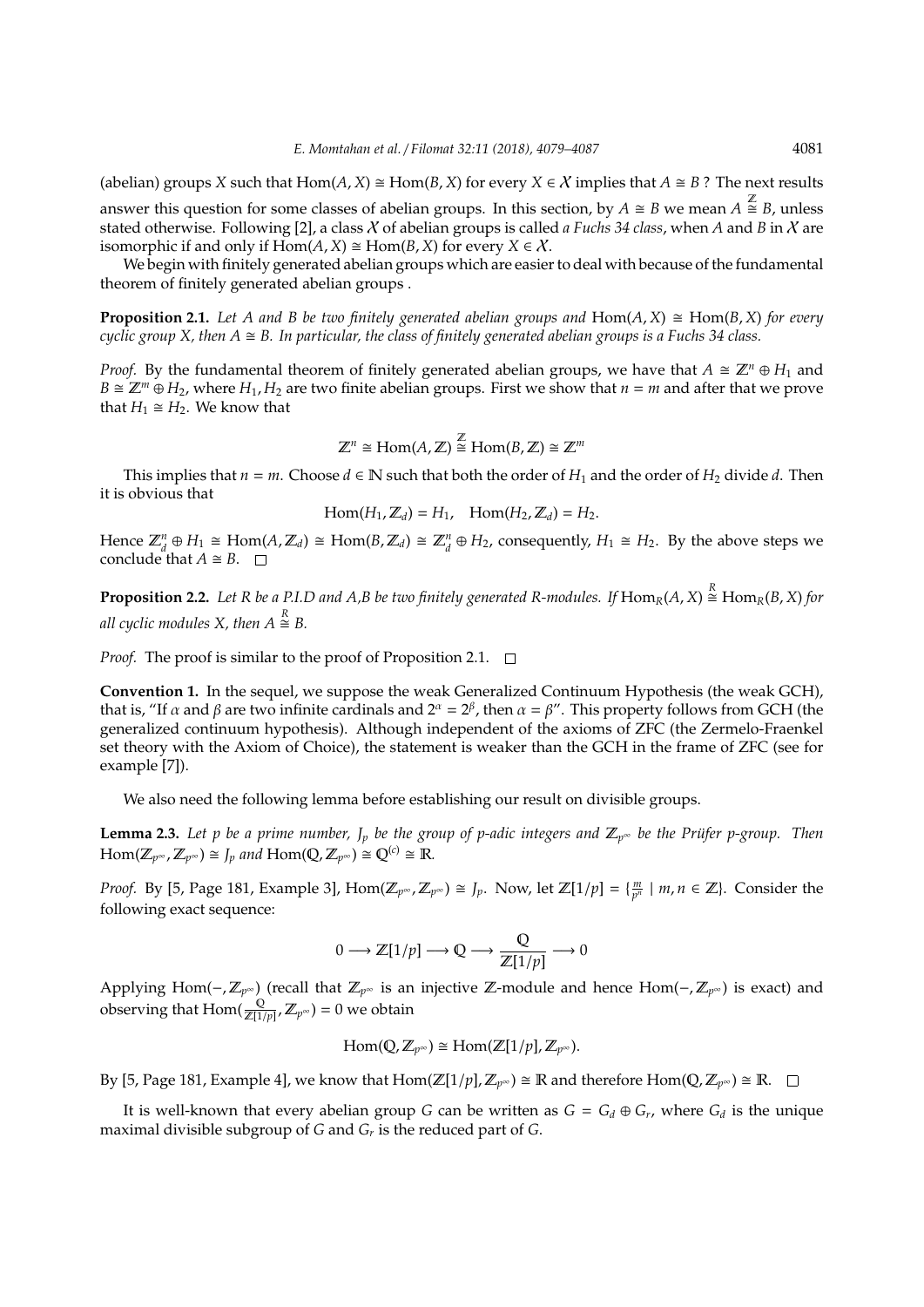**Remark 2.4.** Let *A* and *B* be two abelian groups. If  $Hom(A, B_r) \cong Hom(B, B_r)$  and *A* is divisible, then *B* is divisible too. If *B* is not divisible, then  $B_r \neq 0$  and hence Hom(*B*,  $B_r$ )  $\neq 0$ , but Hom(*A*,  $B_r$ ) = 0 because *A* is divisible.

**Theorem 2.5.** Let A, B be two divisible abelian groups. If  $Hom(A, X) \stackrel{\mathbb{Z}}{\cong} Hom(B, X)$  where  $X \in \{Q, \mathbb{Z}_{p^{\infty}} : p \text{ is prime }\}$ *then*  $A \cong B$ *. In particular the class of divisible abelian groups is a Fuchs 34 class.* 

*Proof.* It is well-known that  $A\cong \mathbb{Q}^{(l)}\oplus (\bigoplus_{p\in P}\mathbb{Z}_{p^{\infty}}^{(l_p)})$  and  $B\cong \mathbb{Q}^{(L)}\oplus (\bigoplus_{p\in P}\mathbb{Z}_{p^{\infty}}^{(L_p)})$ . Since  $\text{Hom}(A,\mathbb{Q})\cong \text{Hom}(B,\mathbb{Q})$ we have  $Q^I \cong Q^L$ . Now if *I* or *L* is finite, then we have  $|I| = |L|$ . If on the other hand, *I*, *L* are infinite sets, then we have  $\mathbf{\hat{x}}_0^{[I]}$  $\frac{|\vec{l}|}{0} = \aleph_0^{|L|}$  $\frac{|L|}{2}$ , which implies that  $2^{|I|} = 2^{|L|}$  and now by the weak GCH,  $|I| = |L|$ . Now consider  $\text{Hom}(\breve{A}, \mathbb{Z}_{p^{\infty}}) \cong \text{Hom}(B, \mathbb{Z}_{p^{\infty}})$ , which implies that

$$
\text{Hom}(\mathbb{Q},\mathbb{Z}_{p^{\infty}})^{I}\oplus \text{Hom}(\mathbb{Z}_{p^{\infty}},\mathbb{Z}_{p^{\infty}})^{I_p}\cong \text{Hom}(\mathbb{Q},\mathbb{Z}_{p^{\infty}})^{L}\oplus \text{Hom}(\mathbb{Z}_{p^{\infty}},\mathbb{Z}_{p^{\infty}})^{L_p}
$$

By Lemma 2.3, Hom( $\mathbb{Q}, \mathbb{Z}_{p^{\infty}}$ )  $\cong \mathbb{R}$  and  $\text{Hom}(\mathbb{Z}_{p^{\infty}}, \mathbb{Z}_{p^{\infty}}) \cong J_p$ . Thus we can write

$$
\mathbb{R}^I \oplus J_p^{I_p} \cong \mathbb{R}^L \oplus J_p^{L_p}.
$$

Tensoring the above formula by  $\mathbb{Z}_p$ , we have

$$
J_p^{I_p} \otimes \mathbb{Z}_p \cong J_p^{L_p} \otimes \mathbb{Z}_p,
$$

Inasmuch as  $\mathbb{Z}_p$  is finitely presented, the above relation can be written as

$$
(J_p \otimes \mathbb{Z}_p)^{I_p} \cong (J_p \otimes \mathbb{Z}_p)^{L_p},
$$

Since  $J_p \otimes \mathbb{Z}_p \cong \mathbb{Z}_p$ , we conclude that

$$
(\mathbb{Z}_p)^{I_p} \cong (\mathbb{Z}_p)^{L_p}.
$$

If  $I_p$  or  $L_p$  is finite, we have  $|I_p| = |L_p|$ . If  $I_p$  and  $L_p$  are infinite sets, we have

$$
p^{|I_p|}=p^{|L_p|},
$$

Now using the weak GCH,  $|I_p| = |L_p|$ . And this implies that  $A \cong B$ .  $\Box$ 

Before we state our main results on bounded torsion groups (Theorem 2.11 and Corollary 2.12), we need some auxiliary lemmas.

**Lemma 2.6.** *If A, B are two abelian groups,*  $Hom(A, \mathbb{Q}) \cong Hom(B, \mathbb{Q})$  *and A is torsion, then B is also torsion.* 

The proof is a consequence of the injectivity of Q.

**Lemma 2.7.** Let A and B be two torsion abelian groups and  $Hom(A, X) \cong Hom(B, X)$ , for torsion divisible groups *X. If A is bounded, then so is B.*

*Proof.* If *A* is bounded, then it is easy to observe that Hom(*A*, *X*) is bounded for every *X*. Now suppose that *B* is not bounded. We will show that Hom(*B*,  $\frac{Q}{Z}$  $\frac{\omega}{\mathbb{Z}}$ ) is not bounded and get a contradiction. Choose an arbitrary *n* ∈ N. Then there exists *b* ∈ *B* whose order is > *n*. Since  $\frac{Q}{Z}$  is divisible (injective), there exists  $f : B \longrightarrow \frac{Q}{\mathbb{Z}}$  such that  $nf \neq 0$ .

Let *G* be an abelian group and *I* be a set. In the following, by *G <sup>I</sup>* and *G* (*I*) we mean the direct product and the direct sum of *I* copies of *G* respectively.

**Lemma 2.8.** Let p be a prime number,  $n \in \mathbb{N}$  and I an infinite set. Then  $\mathbb{Z}_{p^n}^I \cong \mathbb{Z}_{p^n}^{(J)}$  $\mathbb{Z}_{p^n}^{(J)}$  (as  $\mathbb{Z}$ -modules), *where*  $|J| = 2^{|I|}$ .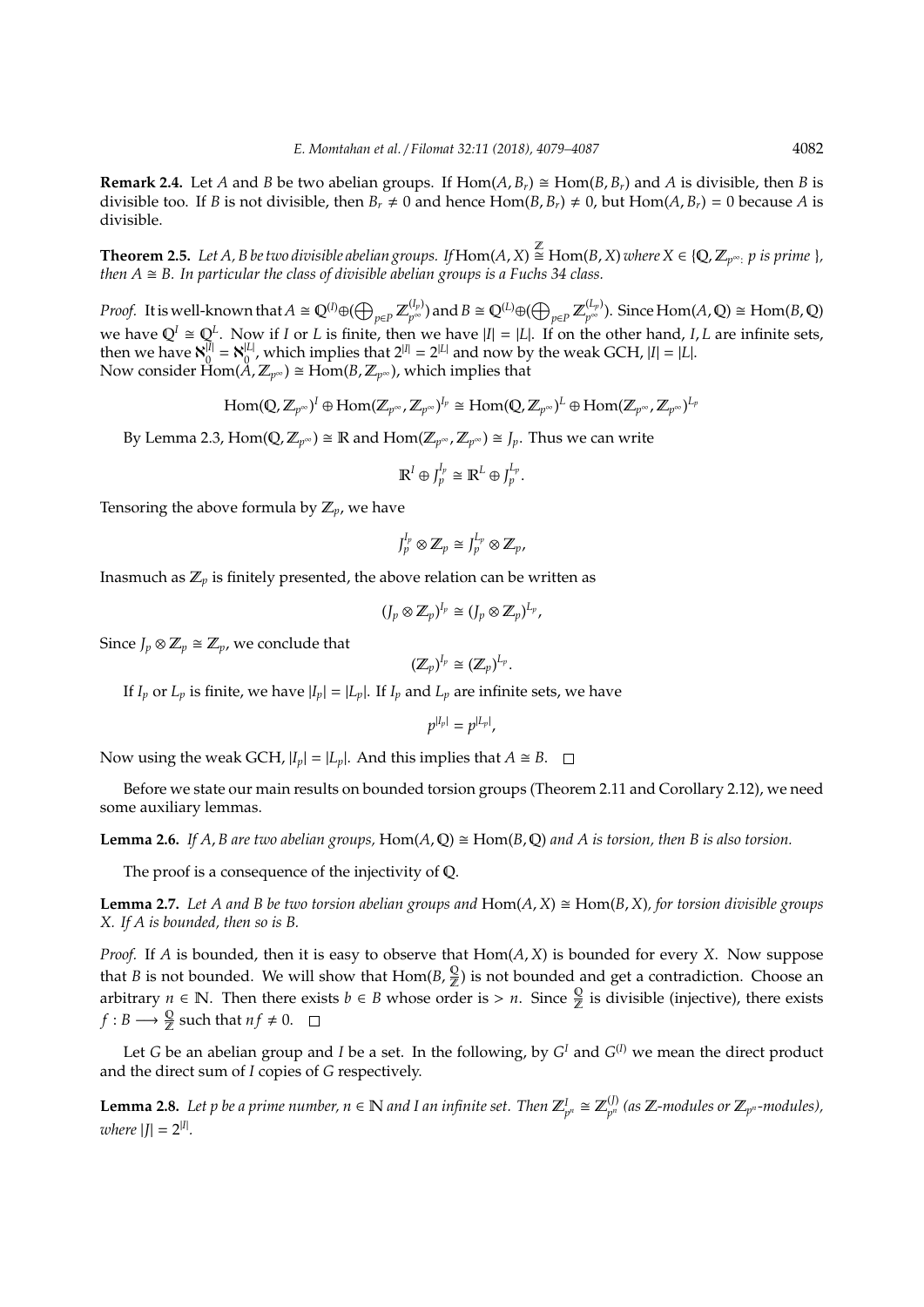*Proof.* Consider  $\mathbb{Z}_{p^n}^I$  as a  $\mathbb{Z}_{p^n}$ -module. Inasmuch as  $\mathbb{Z}_{p^n}$  is a noetherian self-injective local ring, by Matlis Theorem (see [9, Theorem 3.48, Theorem 3.62]),  $\mathbb{Z}_{p^n}^I \cong \mathbb{Z}_{p^n}^{(J)}$  $p^{(I)}_{p^n}$ , for some set *J*. Now we infer that  $2^{|I|} = |J|$ .

In the sequel, we use two fundamental results in abelian groups.

**Theorem 2.9 (Prüfer-Baer).** *A bounded group is a direct sum of cyclic groups.* 

*Proof.* See [5, 17.2]. □

**Theorem 2.10.** *Any two decompositions of an abelian group into direct sums of cyclic groups of prime power orders are isomorphic.*

The proof is immediate by [5, 17.4].

**Theorem 2.11.** Let A and B be two p-groups. If  $Hom(A, \mathbb{Z}_{p^{\infty}}) \cong Hom(B, \mathbb{Z}_{p^{\infty}})$  and A is bounded, then  $A \cong B$ .

*Proof.* First of all, we may infer by Lemma 2.7 that *B* is also bounded. Theorem 2.9 implies that  $A \cong$  $\mathbb{Z}_p^{(I_1)}\oplus\mathbb{Z}_{p^2}^{(I_2)}$  $p_1^{(I_2)} \oplus \cdots \oplus \mathbb{Z}_{p^n}^{(I_n)}$  and  $B \cong \mathbb{Z}_p^{(J_1)} \oplus \mathbb{Z}_{p^2}^{(J_2)}$  $\mathbb{Z}_{p^2}^{(J_2)}\oplus\cdots\oplus\mathbb{Z}_{p^n}^{(J_n)}$  for suitable sets  $I_1,\cdots,I_n$  and  $J_1,\cdots,J_n.$  Now from the fact that  $Hom(A, \mathbb{Z}_{p^{\infty}}) \cong Hom(B, \mathbb{Z}_{p^{\infty}})$  and  $Hom(\mathbb{Z}_{p^i}, \mathbb{Z}_{p^{\infty}}) \cong \mathbb{Z}_{p^i}$ , for  $i \in \mathbb{N}$ , we get that

$$
\mathbb{Z}_p^{I_1} \oplus \mathbb{Z}_{p^2}^{I_2} \oplus \cdots \oplus \mathbb{Z}_{p^n}^{I_n} \cong \mathbb{Z}_p^{J_1} \oplus \mathbb{Z}_{p^2}^{J_2} \oplus \cdots \oplus \mathbb{Z}_{p^n}^{J_n}.
$$

Using Lemma 2.8, we have that  $\mathbb{Z}_n^{I_i}$  $Z_{p^i}^{I_i} \cong \mathbb{Z}_{p^i}^{(K_i)}$  $\mathbb{Z}_p^{(K_i)}$  and  $\mathbb{Z}_p^{J_i}$  $p_i^{j} \cong \mathbb{Z}_{p_i^{j}}^{(L_i)}$  $\sum_{j \neq i}^{(L_i)}$ , where  $K_i = I_i$  if  $I_i$  is finite, and  $|K_i| = 2^{|I_i|}$  if  $I_i$ is infinite. The same holds for *J<sup>i</sup>* and *L<sup>i</sup>* . Therefore we have that

$$
\mathbb{Z}_p^{(K_1)} \oplus \mathbb{Z}_{p^2}^{(K_2)} \oplus \cdots \oplus \mathbb{Z}_{p^n}^{(K_n)} \cong \mathbb{Z}_p^{(L_1)} \oplus \mathbb{Z}_{p^2}^{(L_2)} \oplus \cdots \oplus \mathbb{Z}_{p^n}^{(L_n)}.
$$

Now by Theorem 2.10,  $|K_i| = |L_i|$  for  $i = 1, 2, ..., n$ . From the weak GCH, we conclude that  $|I_i| = |J_i|$  for  $i = 1, 2, \ldots, n$ , and hence  $A \cong B$ .  $\Box$ 

Let *A* be an abelian group and *p* be a prime number. By *A*(*p*) we indicate the subgroup { $x \in A \mid p^n x =$ 0 for some  $n \in \mathbb{N}$ , called the *p*-component of *A*.

**Corollary 2.12.** Let A and B be two torsion abelian groups. If  $Hom(A, \frac{Q}{Z})$  $\frac{\mathbb{Q}}{\mathbb{Z}}$ )  $\cong$  Hom(*B*,  $\frac{\mathbb{Q}}{\mathbb{Z}}$  $\frac{\omega}{\mathbb{Z}}$ ) and the p-components of *A* are bounded for any prime number p, then  $A \cong B$ .

*Proof.* It is well-known that every torsion abelian group is the direct sum of its *p*-components. Therefore *A* =  $\bigoplus A(p)$  and *B* =  $\bigoplus B(p)$ . Also recall that  $\frac{Q}{Z} \cong \oplus \mathbb{Z}_{p^{\infty}}$  and  $\text{Hom}(A(p), \oplus_{q \neq p} \mathbb{Z}_{q^{\infty}}) = (0)$ . This implies that

$$
\text{Hom}(A, \frac{\mathbb{Q}}{\mathbb{Z}}) \cong \prod \text{Hom}(A(p), \frac{\mathbb{Q}}{\mathbb{Z}}) \cong \prod \text{Hom}(A(p), \mathbb{Z}_{p^{\infty}}).
$$

Inasmuch as, for every prime  $p$ ,  $A(p)$  is bounded,  ${\rm Hom}(A(p),\mathbb{Z}_{p^{\infty}})$  is a torsion  $p$ -group and hence  ${\rm Hom}(A,\frac{\mathbb{Q}}{\mathbb{Z}})$  $\frac{\mathbb{Q}}{\mathbb{Z}}(p) \cong$ Hom( $A(p)$ ,  $\mathbb{Z}_{p^{\infty}}$ ). Similarly, for *B*, we have that Hom(*B*,  $\frac{Q}{Z}$  $\frac{Q}{Z}(p) \cong \text{Hom}(B(p), \mathbb{Z}_{p^{\infty}})$ . Since Hom(*A*,  $\frac{Q}{Z}$  $\frac{Q}{Z}$ ) ≅  $Hom(B, \frac{Q}{Z})$  $\frac{\omega}{\mathbb{Z}}$ ), we may infer that

 $Hom(A(p), \mathbb{Z}_{p^{\infty}}) \cong Hom(B(p), \mathbb{Z}_{p^{\infty}}).$ 

By Theorem 2.11, we conclude that  $A(p) \cong B(p)$ , and hence  $A \cong B$ .  $\Box$ 

**Corollary 2.13.** Let A and B be two abelian groups and suppose A finitely generated torsion. If  $Hom(A, \frac{Q}{Z})$  $\frac{Q}{Z}$ ) ≅  $Hom(B, \frac{Q}{Z})$  $\frac{\mathbb{Q}}{\mathbb{Z}}$ ), then  $A \cong B$ . In particular, B is finitely generated.

*Proof.* Since *A* is a finitely generated torsion group, every *p*-component of *A* is bounded. Now we may apply Corollary 2.12.  $\square$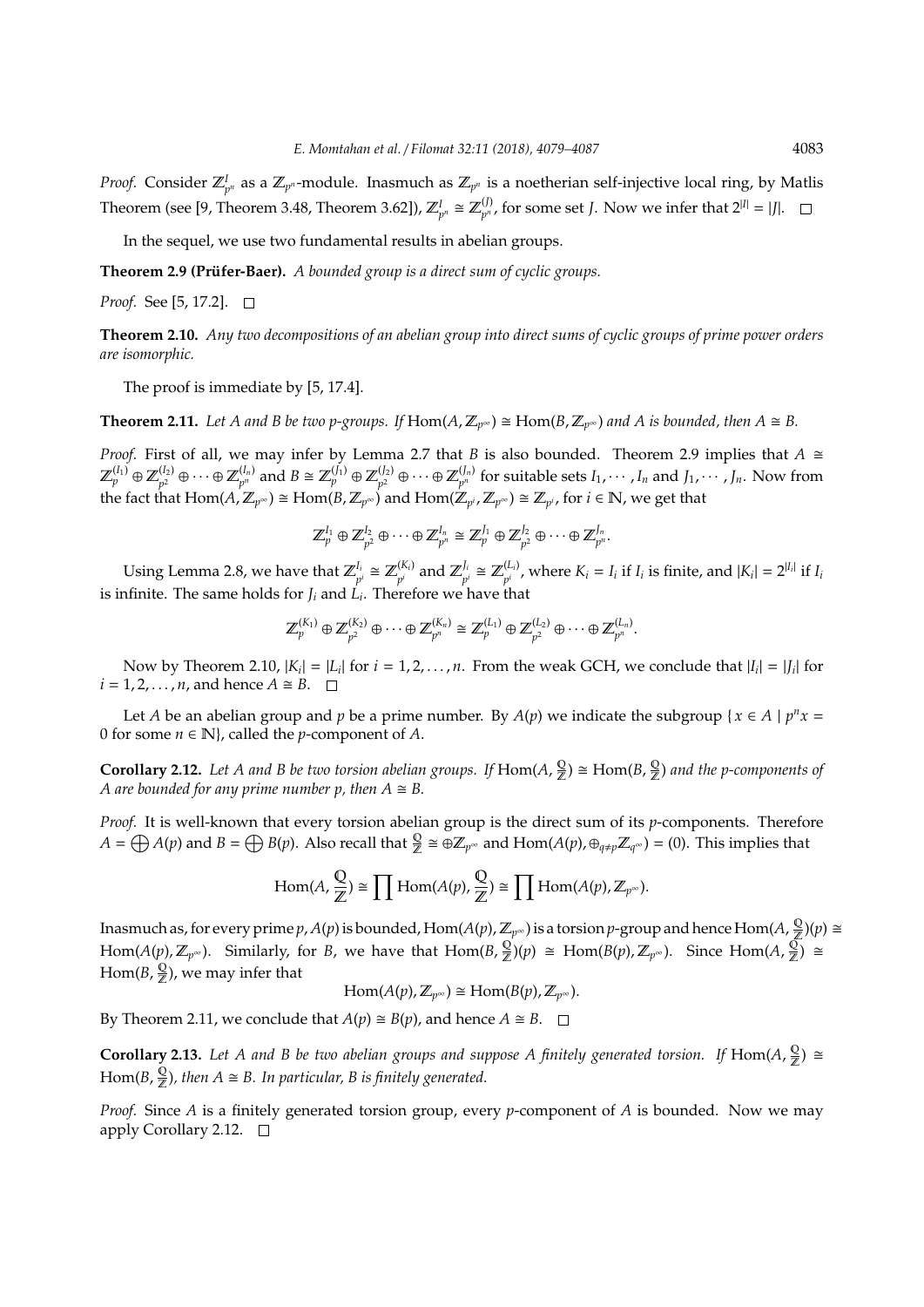A subset  ${a_{\alpha}}$  of an abelian group A is linearly independent (over  $\mathbb{Z}$ ) if the only linear combination of these elements that is equal to zero is trivial: if

$$
\sum_{\alpha} n_{\alpha} a_{\alpha} = 0, \quad n_{\alpha} \in \mathbb{Z},
$$

where all but finitely many coefficients *n*<sub>α</sub> are zero (so that the sum is, in effect, finite), then all coefficients are 0. Any two maximal linearly independent sets in *A* have the same cardinality, which is called the rank of *A*. The factor-group  $\frac{A}{T(A)}$  is the unique maximal torsion-free quotient of *A* where by  $T(A)$  we mean the torsion subgroup of *A*. The rank of  $\frac{A}{T(A)}$  coincides with the rank of *A*, because rank *A* = dim *A*  $\otimes$  Q = dim  $\frac{A}{T(A)} \otimes \mathbb{Q} = \text{rank } \frac{A}{T(A)}$ .

**Proposition 2.14.** *Let A and B be two abelian groups.* If  $Hom(A, \mathbb{Q}) \cong Hom(B, \mathbb{Q})$ *, then* rank  $A = rank B$ .

*Proof.* Suppose  $Hom(A, \mathbb{Q}) \cong Hom(B, \mathbb{Q})$ . Equivalently,

 $Hom(A, Hom(Q, Q)) \cong Hom(B, Hom(Q, Q)).$ 

Then

$$
\operatorname{Hom}(A \otimes \mathbb{Q}, \mathbb{Q}) \cong \operatorname{Hom}(B \otimes \mathbb{Q}, \mathbb{Q}),
$$

so that

$$
\text{Hom}_{\mathbb{Q}}(A \otimes \mathbb{Q}, \mathbb{Q}) \stackrel{\mathbb{Q}}{\cong} \text{Hom}_{\mathbb{Q}}(B \otimes \mathbb{Q}, \mathbb{Q}).
$$

Since  $A \otimes \mathbb{Q} \cong \mathbb{Q}^{(I)}$  and  $B \otimes \mathbb{Q} \cong \mathbb{Q}^{(J)}$  for suitable sets *I* and *J*, taking dual, we can deduce that  $\mathbb{Q}^I \cong \mathbb{Q}^J$ . If either *I* or *J* is finite, then  $|I| = |J|$ . If *I* and *J* are infinite, by the weak GCH, we have that  $|I| = |J|$ . So in both cases we conclude that  $A \otimes \mathbb{Q} \cong B \otimes \mathbb{Q}$ , and hence rank  $A = \text{rank } B$ .  $\square$ 

**Corollary 2.15.** *Suppose that*  $F_1$  *and*  $F_2$  *are two free abelian groups, and*  $Hom(F_1, \mathbb{Q}) \cong Hom(F_2, \mathbb{Q})$ *, then*  $F_1 \cong F_2$ *.* 

**Remark 2.16.** As far as Proposition 2.14 is concerned, we can add some comments on integral domains. Since the dual space of a finite dimensional vector space is isomorphic to the space itself, we have that if *R* is an integral domain with field of fractions *Q*, *A* and *B* are two finitely generated torsion-free *R*-modules and  $Hom(A, Q) \stackrel{R}{\cong} Hom(B, Q)$ , then  $E(A) \cong E(B)$ , where  $E(A)$  indicates the injective hull of *A*. In particular, *A* and *B* have the same Goldie dimension. In order to see this, we have from the hypothesis that

$$
Hom_R(A, Hom_R(Q, Q)) \stackrel{R}{\cong} Hom_R(B, Hom_R(Q, Q)).
$$

Hence, by the Hom-tensor relation, we can write

$$
\operatorname{Hom}_R(A \otimes_R Q, Q) \stackrel{R}{\cong} \operatorname{Hom}_R(B \otimes_R Q, Q).
$$

Since  $\text{Hom}_R(M, N) = \text{Hom}_Q(M, N)$  for every  $M, N \in Q$ -Mod, we get that

$$
\operatorname{Hom}_\mathbb{Q}(A \otimes_R Q, Q) \stackrel{\mathbb{Q}}{\cong} \operatorname{Hom}_\mathbb{Q}(B \otimes_R Q, Q).
$$

Hence  $A \otimes_R Q \stackrel{Q}{\cong} B \otimes Q$ . This implies that  $A \otimes_R Q \stackrel{R}{\cong} B \otimes Q$ . But it is well-known that  $E(M) \cong M \otimes_R Q$  for every finitely generated torsion-free *R*-module *M*.

We are ready to express our main result on torsion-free groups of rank 1. These kind of groups are (up to isomorphism) the subgroups of Q. For undefined terms and concepts, the reader is referred to [6, Chapter 13]. Before we state our result, we need two basic results from [6].

**Theorem 2.17 (Baer).** *Two torsion-free groups of rank 1 are isomorphic if and only if they are of the same type*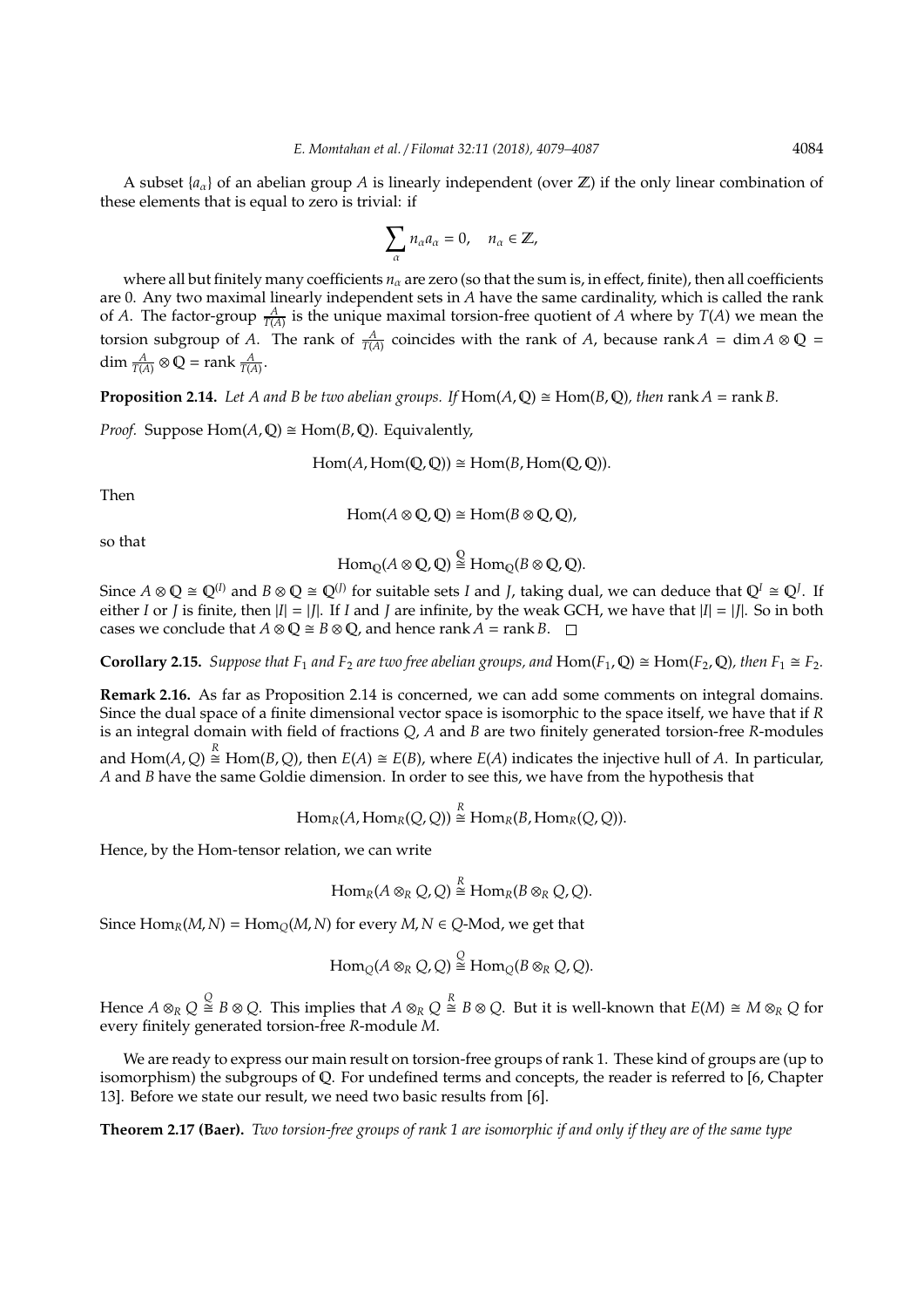*Proof.* See [6, Theorem 85.1]. □

In the sequel by *t*(−) we mean the type of a torsion-free abelian group of rank 1, as defined in [6, Section 85].

**Proposition 2.18.** If A and B are torsion-free groups of rank 1, then  $Hom(A, B)$  is 0 if  $t(A) \nleq t(B)$ , and is a *torsion-free group of rank 1 and of type*  $t(B)$  *:*  $t(A)$  *if*  $t(A) \leq t(B)$ *.* 

*Proof.* See [6, Proposition 85.4].  $\Box$ 

**Theorem 2.19.** Let A and B be two torsion free abelian groups. Suppose Hom( $A$ ,  $X$ )  $\cong$  Hom( $B$ ,  $X$ ) for  $X \in \{A, B, Q\}$ *and* rank  $A = 1$ . Then  $A \cong B$ . In particular, the class of torsion free abelian groups of rank 1 is a Fuchs 34 class.

*Proof.* By Proposition 2.14, we know that rank  $B = 1$ . Since

 $Hom(A, A) \cong Hom(B, A),$ 

we have from Proposition 2.18 that  $t(B) \le t(A)$ . Similarly,  $t(A) \le t(B)$ . So  $t(A) = t(B)$ . By Theorem 2.17,  $A \cong B$ .  $\square$ 

Now we are ready to summarize what we have done in this section. This gives a partial answer to [5, Page 208, Problem 34]. The answer is provided under ZFC together with the weak GCH.

**Corollary 2.20.** When A and B belong to each of the following classes of abelian groups, the relation  $Hom(A, X) \cong$ Hom(*B*, *X*) *for*  $X \in \mathcal{X}$  *implies that*  $A \cong B$ .

- 1. *Finitely generated abelian groups;* X *the class of cyclic groups.*
- 2. *Divisible groups;*  $X = \{Q, Z_{p^{\infty}} : p \text{ is prime}\}$ .
- 3. *Torsion abelian groups with bounded p-components;*  $\mathcal{X} = \{ \frac{\mathbb{Q}}{\mathbb{Z}} \}$ Z }*.*
- 4. *Torsion-free abelian groups of rank 1;* X *the class of torsion-free abelian groups of rank 1.*

## **3. Partial Answers to the Second Question**

This section is devoted to the second question. We begin with a useful observation.

**Proposition 3.1.** Let A and B be two finitely generated semisimple R-modules. Suppose  $Hom(A, X) \stackrel{S}{\cong} Hom(B, X)$ *for every simple module X*  $\in$  *R-Mod, where S* = End(*X*). Then B  $\stackrel{R}{\cong}$  A.

*Proof.* Let *T* be a simple *R*-module with *D* = End(*T*).

Since  $D^n \cong \text{Hom}(A, T) \stackrel{D}{\cong} \text{Hom}(B, T) \cong D^m$  for  $n, m \ge 0$ , we conclude that  $n = m$ . Hence  $\text{Tr}(T, A) \cong \text{Tr}(T, B)$ for every simple *R*-module *T*. This implies that  $A \cong B$ .  $\Box$ 

**Lemma 3.2.** Let Q be a quasi-injective R-module with  $S = \text{End}(Q)$ . Then the S-module Hom(*T*, *Q*) is either simple *or* 0 *for every simple R-module T.*

*Proof.* See [4, Page 191 ]. □

The next proposition can be compared with Corollary 2.13. Remember that for an *R*-module *M*, by *E*(*M*) we mean the injective hull of *M*.

**Proposition 3.3.** Let A and B be two finitely generated R-modules. Suppose  $Hom(A, I) \stackrel{S}{\cong} Hom(B, I)$  for every *injective module*  $I \in R$ -*Mod, where*  $S = \text{End}(I)$ *. If A is simple, then*  $A \cong B$ *.*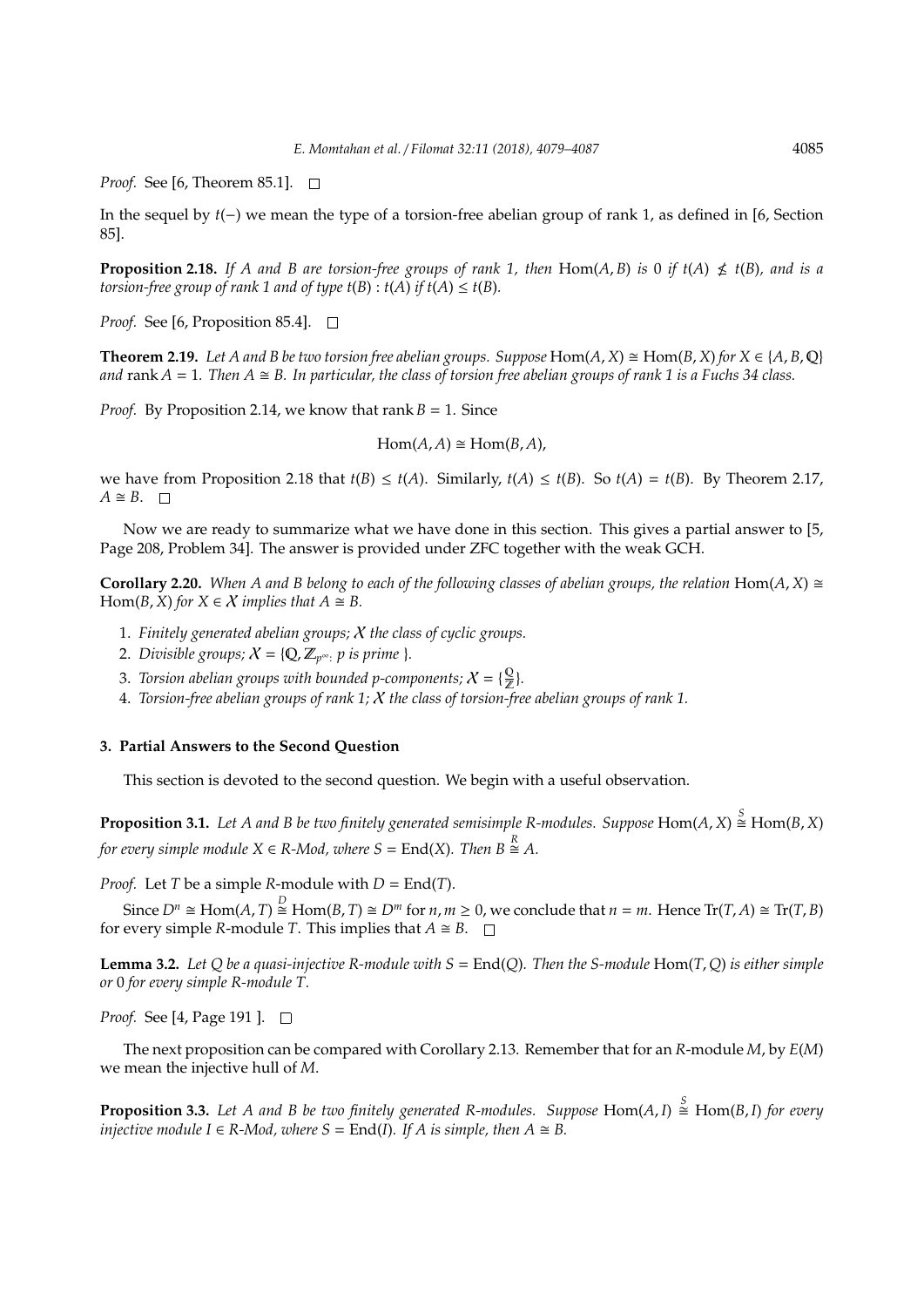*Proof.* Let *B* be non-semisimple. Then there exists a proper essential submodule *K* in *B* which is maximal. Since  $\text{Hom}(B, E(B/K)) \neq 0$ , we have  $\text{Hom}(A, E(B/K)) \neq 0$ . This implies that  $A \cong B/K$  due to A and  $B/K$ being simple. On the other hand,  $Hom(B, E(B)) \neq 0$  which implies that  $Hom(A, E(B)) \neq 0$ . Hence there exists a map  $f : B \longrightarrow E(B)$  with ker( $f$ ) = K. By injectivity of  $E(B)$ , we have an *R*-homomorphism extension (of *f*)  $q : E(B) \longrightarrow E(B)$  with  $K \subseteq \text{ker}(q)$  and hence  $\text{ker}(q) \leq_e E(B)$  due to *K* being essential in *B*. Consider the following diagram, where  $\phi$  : Hom(*A*, *E*(*B*))  $\rightarrow$  Hom(*B*, *E*(*B*)), is an *S*-module isomorphism with  $S =$  End $(E(B))$ :

> $\text{Hom}(A, E(B)) \xrightarrow{\phi} \text{Hom}(B, E(B))$ Hom(*A*,*g*) ↓ ↓ Hom(*B*,*g*)  $\text{Hom}(A, E(B)) \xrightarrow{\phi} \text{Hom}(B, E(B))$

This diagram is commutative. To see this, let  $h \in \text{Hom}(A, E(B))$ . Since  $g \in S$ ,  $\phi(g \circ h) = g \circ \phi(h)$ . Therefore  $\phi \circ \text{Hom}(A, q) = \text{Hom}(B, q) \circ \phi$ . Now consider, the inclusion map  $\iota : B \longrightarrow E(B)$ , so there exists  $\alpha \in \text{Hom}(A, E(B))$  such that  $\phi(\alpha) = \iota$ . From the one hand,  $q \circ \phi(\alpha) = q \circ \iota = q|_B = f \neq 0$ . On the other hand,  $\phi(q \circ \alpha) = 0$  because  $q \circ \alpha = 0$ , which is a contradiction with the commutativity of the above diagram. So *B* is semisimple. Let *T* be a simple submodule of *B*. Since  $Hom(B, E(T)) \neq 0$ , hence  $Hom(A, E(T)) \neq 0$ , and therefore  $T \cong A$ . This implies that  $B \cong A^n$ , for some  $n \ge 1$ . Since by Lemma 3.2, Hom( $A$ ,  $E(A)$ ) is a simple *S*-module, where *S* = End(*E*(*A*)), so *n* = 1 and hence  $A \cong B$ .  $\square$ 

In the following by a *coretractable R*-module *M* we mean a module *M* such that  $\text{Hom}_R(\frac{M}{K}, M) \neq 0$  for every proper submodule *K* of *M*. In the sequel, by a homogenous seimisimple module we mean a semisimple module which is the direct sum of isomorphic simple modules.

**Proposition 3.4.** Let A and B be two finitely generated R-modules and  $Hom(A, X) \stackrel{S}{\cong} Hom(B, X)$ , where  $X = B$  or *X* is a simple R-module and  $S = \text{End}(X)$ . If A is semisimple, then under each of the following conditions,  $A \cong B$ :

- *a. A is homogenous;*
- *b. B is coretractable.*

*Proof.* By Proposition 3.1, it is enough to show that *B* is also semisimple. Suppose that *B* is not semisimple, hence there exists a maximal submodule *K* of *B* which is essential. Now, consider the map  $\pi : B \longrightarrow \frac{B}{K}$ . If *B* is coretractable, there exists a non-zero map  $\beta : \frac{B}{K} \longrightarrow B$  and hence  $0 \neq \beta \circ \pi : B \longrightarrow B$  with  $K = \text{ker}(\beta \circ \pi)$ . In case *A* is homogenous, since Hom(*B*,  $\frac{B}{K}$ )  $\neq$  0, we have Hom(*A*,  $\frac{B}{K}$ )  $\neq$  0. It is not difficult to observe that, in this case too, there exists a non-zero map  $f : B \longrightarrow B$  with  $K = \ker f$ . So, in either case, we have such a map  $g : B \longrightarrow B$  with ker  $g = K$ . Now, consider the following diagram which is commutative due to  $\text{Hom}(A, B) \stackrel{S}{\cong} \text{Hom}(B, B)$ , where  $S = \text{End}(B)$  and  $g \in S$ :

$$
\begin{array}{ccc}\n\text{Hom}(A, B) & \stackrel{\phi}{\longrightarrow} & \text{Hom}(B, B) \\
\text{Hom}(A, g) & \downarrow & \downarrow \text{Hom}(B, g) \\
\text{Hom}(A, B) & \stackrel{\phi}{\longrightarrow} & \text{Hom}(B, B)\n\end{array}
$$

which, similar to the proof of Proposition 3.3, leads us to a contradiction. Therefore, *B* is semisimple.  $\Box$ 

Recall that an *R*-module *M*, is called reflexive if the canonical map  $M \longrightarrow M^{**} = \text{Hom}(M^*, R)$ , is an isomorphism. Knowing that for a ring *R*, End(*R*)  $\cong$  *R*, we have the following result.

**Proposition 3.5.** Let A and B be two reflexive modules over a ring R. If  $Hom(A, R) \stackrel{R}{\cong} Hom(B, R)$ , then  $A \stackrel{R}{\cong} B$ .

*Proof.* The verification is immediate.  $\square$